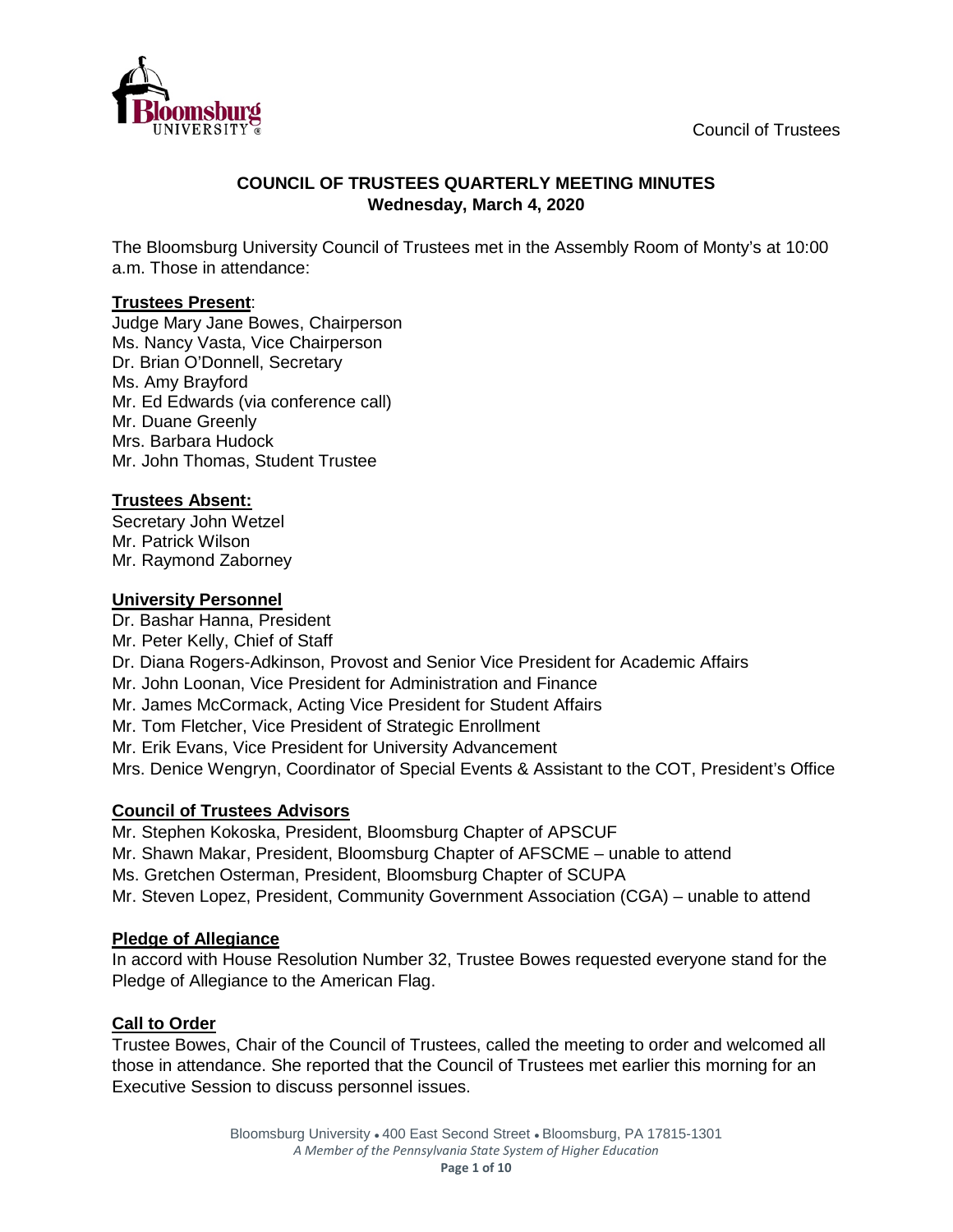

### **Roll Call**

Trustee Bowes asked Denice Wengryn to conduct a roll call. Ms. Wengryn conducted a roll call of those in attendance and acknowledged a quorum.

Trustee Bowes welcomed Duane Greenly and Raymond Zaborney as the new trustees, unfortunately Trustee Zaborney was unable to attend. There is also one more nomination that has not been confirmed yet. Trustee Greenly thanked the trustees for their warm welcome and looks forward to working with the trustees. Trustee Bowes also thanked Trustee Thomas for his extraordinary service over the past 3 years as the Student Trustee. He did an outstanding job of representing the voice of the Bloomsburg University students on the Council of Trustees.

### **Public Comments**

Trustee Bowes opened the meeting for public comment prior to proceeding with Approval of the Minutes. There were no public comments at this time.

### **Minutes of the Council of Trustees**

Motion was made by Trustee O'Donnell to approve the December 4, 2019 minutes, second by Trustee Thomas, motion was unanimously approved.

### **Introductions**

Trustee Bowes introduced and acknowledged the following individuals as being nominated and granted Faculty Emeritus status by President Hanna: Dr. George Davis, Dr. Carl Hansen, Dr. David Simpson and Dr. David Walker. Dr Angela Hess said a few words about why Drs. Davis and Hansen should receive this honor. Dr. Peter Stine said a few words about why Dr. Simpson should receive this honor. Dr. Roesch said a few words about why Dr. Walker should receive this honor.

Trustee Bowes recognized those individuals serving on the Advisory Panel: Dr. Stephen Kokoska, Mr. Shawn Makar, Ms. Gretchen Osterman, and Mr. Steven Lopez.

### **NEW BUSINESS**

### **President's Report (Dr. Bashar Hanna)**

President Hanna reviewed his President's Report with the Trustees. A copy of the report is appended to the minutes. He presented the following:

- Enrollment & Retention
	- o Enrollment
	- o First-to-Second Term Persistence
	- o Enrollment by Counties
- University Highlights
	- o Academic Affairs
	- o Student Success
	- o Enrollment Management
	- o BU Giving Back
	- o University Advancement / BU Foundation
- Additional Updates
	- o Emergency Preparedness Active Shooter Exercise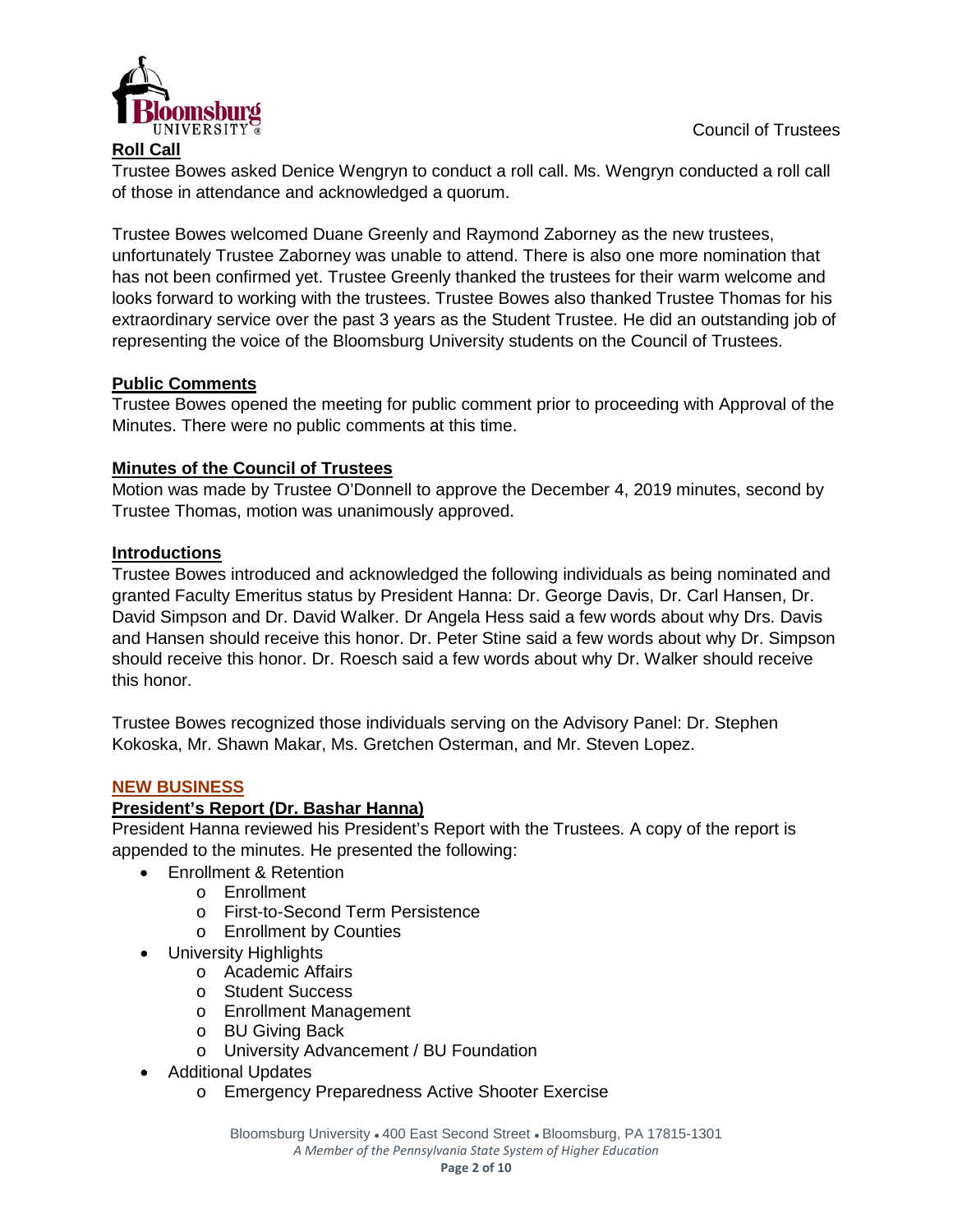

o Arts and Administration Building

# **Winter Session (Mr. Tom Fletcher)**

Mr. Tom Fletcher reported that the winter session consisted of 18 instructional days with 72 classes (69 of these classes were online) and also presented the following:

- Winter Session Enrollment
- Headcount Enrollment Summary by Student Level and by Class Level
- Headcount Enrollment Summary by Undergraduate Degree Headcount by College of Major
- Revenue Trend
- Salary & Benefit Expense Trend
- Revenue Less Direct Expense Trend

# **Strategic Planning Update (Dr. Diana Rogers-Adkinson)**

Dr. Diana Rogers-Adkinson reported the Bloomsburg University has launched its Strategic Planning process and has hired Blue Beyond who is helping on a consulting role to help facilitate this process. A committee has been created along with 3 subcommittees. Blue Beyond will be on campus 3/31, 4/1 and 4/2 with open workshop sessions 3 hours long.

# *ACTION ITEMS:*

# **General Administration**

Trustee Bowes introduced Mr. John Loonan, Vice President of Administration and Finance, to lead discussion of the General Administration section of the agenda.

# **Proposed Fee Schedule 2020-2021 (Mr. John Loonan)**

Mr. John Loonan discussed that there will be no room and board fee increase. Mr. Loonan is asking for a motion to approve the following:

- Dining fee increase of 2% per semester per student which is an increase of \$27/term.
- \$45/science lab fee to cover the cost of consumable lab supplies and materials
- Phase a clinical fee for Nursing BSN students at a rate of \$500/term for AY2020-21, \$750/term for AY2021-22 and \$1,000/term for AY2022-23 and thereafter to offset the cost of clinical supervisor(s) necessary to maintain accreditor student/faculty ratios for clinical education.

Trustee Bowes reported that the information was discussed by the trustees earlier and the trustees understand the burden that these increases have on the students.

Motion was made by Trustee O'Donnell to approve the proposed fee schedule 2020-2021 as presented, second by Trustee Hudock, 6 approved the increase, 2 declined the increase, the proposed fee schedule 2020-2021 was approved by unanimous vote.

# **Approval of Purchasing Activity (Mr. John Loonan)**

Mr. Loonan asked for a motion to approve the Purchasing Activity as presented on pages 40-44 of the trustee packets. Trustee O'Donnell made a motion to approve purchasing activity under Act 188 in excess of \$10,000 for November 1, 2019 to January 31, 2020, second by Trustee Thomas, the purchasing activity was approved unanimously.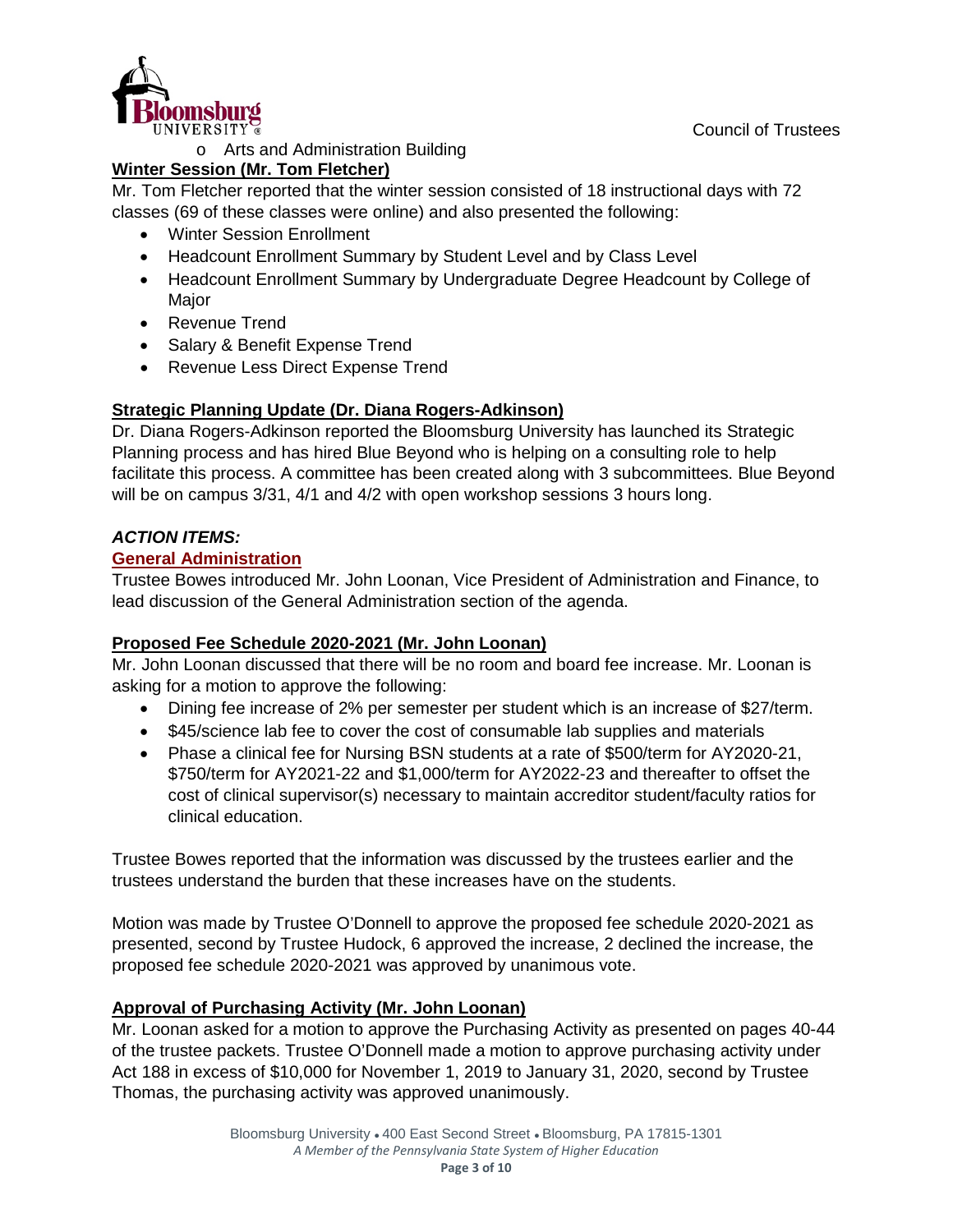

# **Other Business**

### **Honorary Degree**

Trustee O'Donnell made a motion to accept the one individual for an honorary degree, seconded by Trustee Brayford, motion was unanimously approved.

#### **Student Trustee Resolution**

Trustee Vasta made a motion and read the following resolution:

WHEREAS, John N. Thomas served as a student member of the Bloomsburg University Council of Trustees for the 2017 - 2020 academic years, and

WHEREAS, he has served responsibly and with integrity on various committees representing Bloomsburg University, and

WHEREAS, more importantly, he has been a positive role model for all other students.

NOW, THEREFORE, BE IT RESOLVED, that the Council of Trustees of Bloomsburg University expresses its gratitude and appreciation for his dedicated service to Bloomsburg University.

Seconded by Trustee O'Donnell, and unanimously approved.

#### **Trustee Comments**

Trustee Bowes thanked Trustee Thomas for chairing the Student Trustee search. Trustee Thomas thanked the search committee for all their hard work and introduced Colin McIntyre as the individual that is being recommended to serve as the new Student Trustee. Dr. Hanna thanked Trustee Thomas for his incite and told him that he was an incredible person. Dr. Hanna also reported that Dean Aronstam is retiring as of June 5, 2020 from the College of Science and Technology and thanked him for his service.

Trustee Thomas thanked all the trustees for their support during his past 3 years, it provided him with a great opportunity, and it provided him with great memories.

# Adjournment

Trustee Brayford made a motion to adjourn, seconded by Trustee Hudock, with no other items to be presented the meeting adjourned at 11:00 am.

e Bowes

Digitally signed by Denice Denice Wengryn Wengyn

Denice Wengryn Coordinator of Special Events and Assistant to the Council of Trustees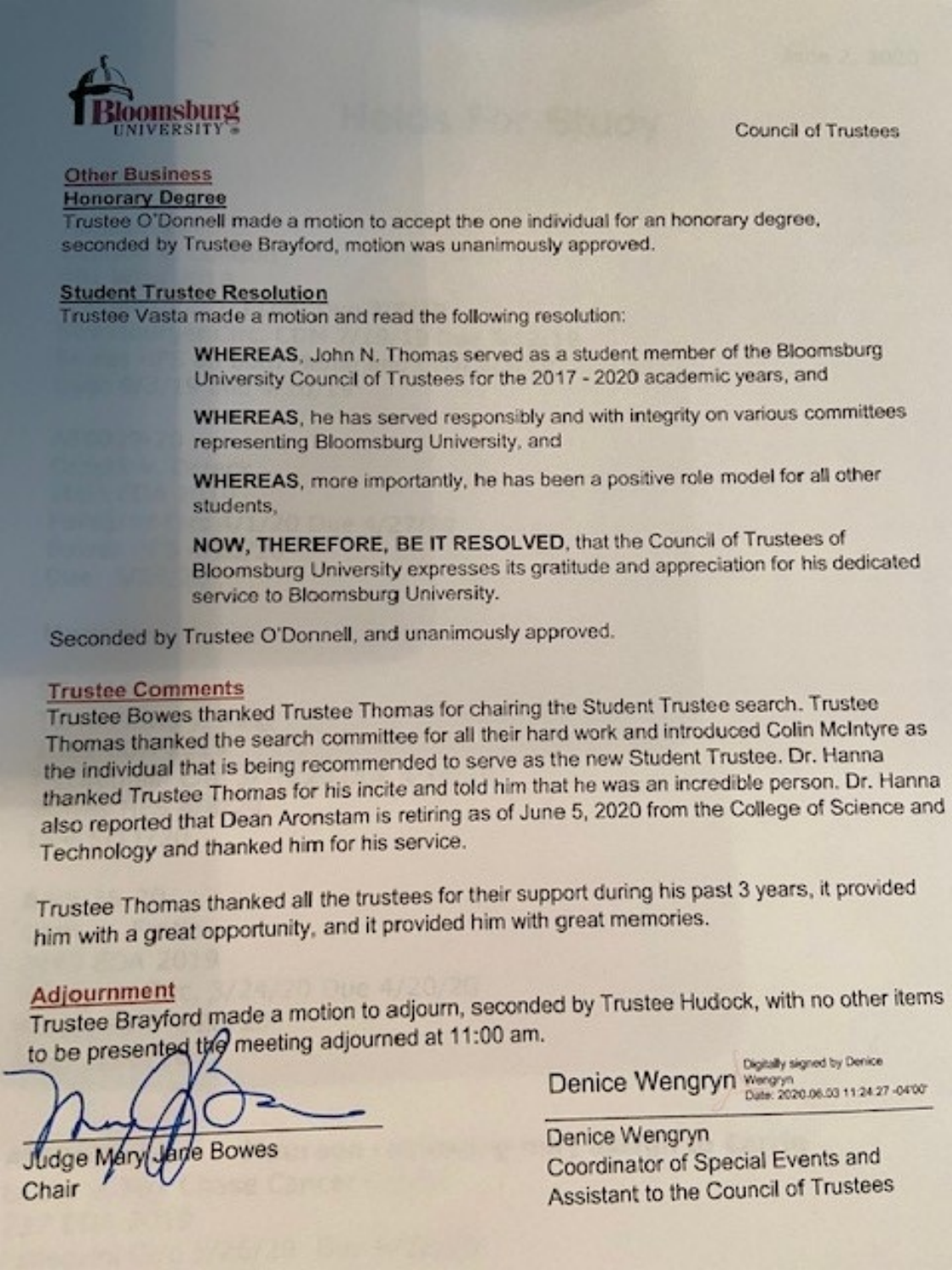

# **PRESIDENT'S REPORT TO THE BLOOOMSBURG UNIVERSITY COUNCIL OF TRUSTEES March 4, 2020**

Below are University highlights since the Council of Trustees last met in December 2019.

The University Store and Library, between Inclusive Access and Open Educational Resources, has saved students a cumulative total of \$1.1 million in course materials since this program's inception in Spring 2019.

### **Academic Affairs**

College of Liberal Arts

- With funding from one of the first Presidential Strategic Planning Grants as well as numerous other internal and external grants, the BU Toy Library (butoylibrary.bloomu.edu), coordinated by Dr. Mary Katherine Waibel-Duncan of the Department of Psychology, is celebrating a decade of service to Bloomsburg University's academic and broader communities. An original research manuscript regarding the resource library has been accepted for publication in an upcoming edition of the American Library Association's Children and Libraries journal.
- BU Concert Choir member Melisse Brunet performed with the Northeastern Pennsylvania Philharmonic for two performances in December. BU was the only college/university to receive that invitation and professional performance experience.
- The BU Choirs' Carols by Candlelight performance was broadcast live and in numerous later re-broadcasts by SECV8 Cable. This increased the exposure of the music program at BU to a large audience beyond the audience attending the two-night sold out event.
- Professor David A. Miller (Theatre) was awarded a \$2,015.00 Project Stream grant from the Pennsylvania Council on the Arts to develop Theatrical Scenes from Danville, PA. Miller will create five original ten-minute plays inspired by the history and people of Danville, PA. Miller was named Chair of the Danville Arts Council in January.
- Leader of the Pack: Performance-based Scholarships have been created with funding from the Joan and Fred Miller Distinguished Professor of Good Work Fellowship. These scholarships will support students' pursuit of academic good work-work that is outstanding in quality, socially responsible, and personally meaningful.

# College of Science and Technology

- The BU Nursing program recently celebrated multiple milestones: The undergraduate nursing program celebrated its 40th anniversary; the graduate nursing program celebrated its 30th anniversary, and the Nurse Anesthetist program celebrated its 10th anniversary.
- Martina Bennick, 2019 EGGS alumna and current biology graduate student, was selected as one of two student poster presentation winners in the Geobiology and Geomicrobiology Division at the Geological Society of America 2019 annual meeting in Phoenix, Arizona.
- Dr. Jennifer Haney, assistant professor of EGGS, has been awarded a \$49,356 grant from the Center for Rural Pennsylvania for An Examination of Recycling Programs in Rural Pennsylvania 2010-2018.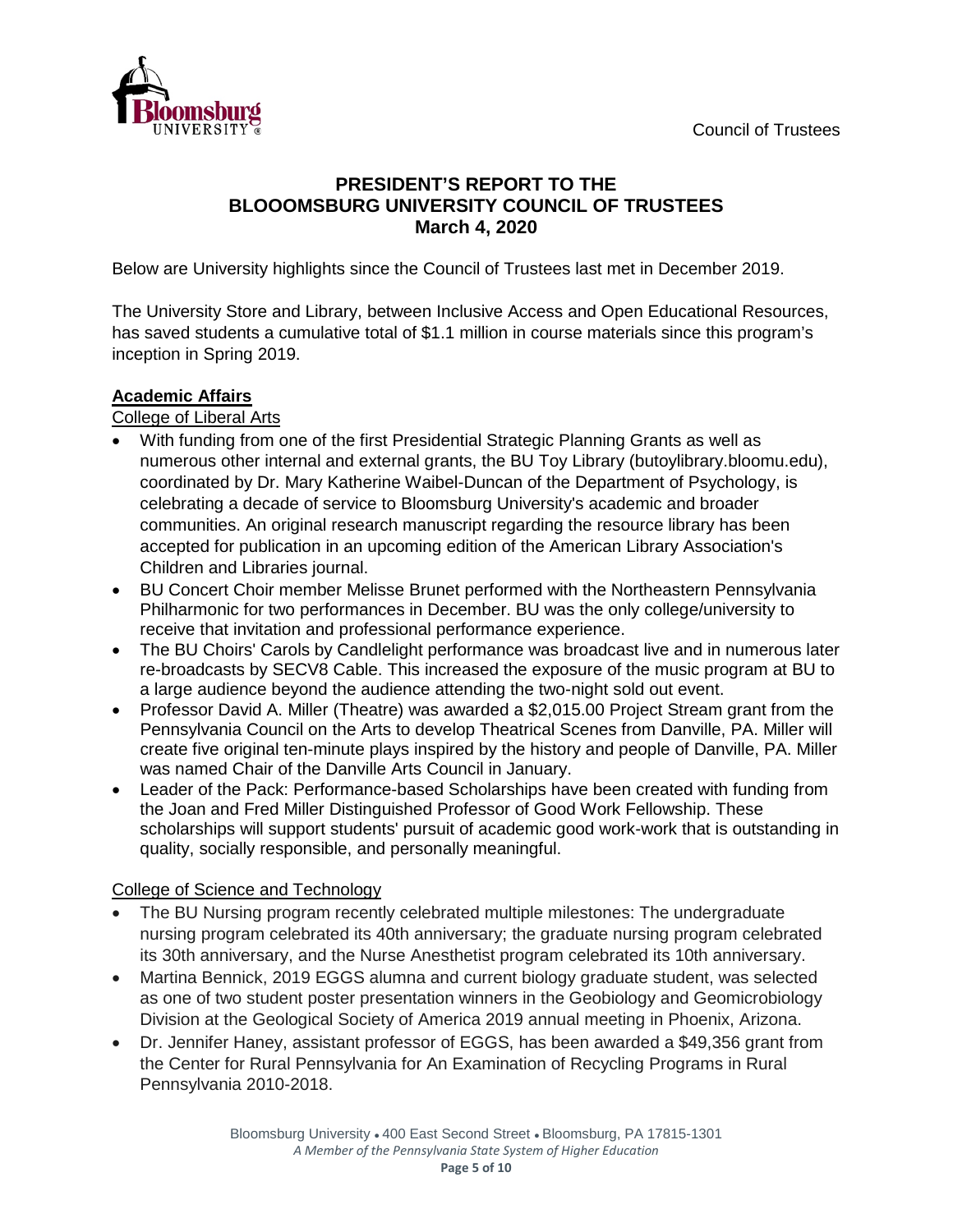

Council of Trustees • Forensics Team won second place team sweepstakes award out of nine schools at the annual CFA/Harold Cox Wilkes University Speech and Debate Tournament from January 21 to February 1.

### College of Education

- In November 2019, the National Council of Teachers held its English held their Annual Convention. Dr. Craig Young, with two colleagues from The College of William and Mary gave a keynote session, Looking in Both Directions: Past and Future Perspectives on NCTE's LGBTQ Advocacy. In addition, five BU students presented on various topics.
- Through the McDowell Institute, 109 BU students completed Youth Mental Health First Aid (YMHFA) training on January 17th prior to entering their student teaching placements. The McDowell Institute was also awarded an additional cycle of funding for 2020 in the amount of \$243,096.00 to further expand the YMHFA Institution of Higher Education Initiative. These funds were awarded from the Pennsylvania Office of Mental Health and Substance Abuse Services and Substance Abuse and Mental Health Services Administration.
- Fifteen BU/Danville Area School District Practicum students emphasized service learning by creating meaningful civic engagement and student support. Examples of projects included the creation of a new food bank program to give to students who have daily food needs, creation of educational centers for the afterschool tutoring program, and mentorship within the Girls on the Run afterschool program. A deeper understanding of student needs and connections made with school personnel, agencies, and families were a result of these service learning projects.
- On January 31, 2020, both the MEd and the Post-Baccalaureate Programs in Educational Leadership-Principal Certification received National Recognition. These programs are recognized based on the National Policy Board for Educational Administration (NPBEA) set standards of ELCC/NELP. Tom Starmack was instrumental in the submission of this SPA, with primary assistance from Lauren Fuhrman, Amy Eitzen, and the Office of Institutional Effectiveness.

### **Honors**

- The Honors College is partnering with the Hazleton Integration Project (HIP) and the Hazleton School District in BU's effort to facilitate the education of migrant students.
	- o Eleven migrant ACE students are taking a night class (Foundations of Writing) with nine Bloomsburg Honors students. While the cost of tuition is usually 25 percent, Karen Murtin (in the ACE office) has been able, with Educational Tax Credit (ETC) funds, to reduce the cost to zero. All books and transportation are covered.
	- o Eight Bloomsburg University Honors students, as part of their service, are travelling to Hazleton each Saturday to help Hazleton juniors and seniors prepare for the SAT.
	- o An interdisciplinary grant has been submitted to the Department of Education. One of the strengths of the grant is the linkage between the University, the target migrant community, and local businesses, public servants, and organizations. Among those who wrote in support:
		- **Congressman Matt Cartwright**
		- **HIP Director Bob Curry**
		- Mr. and Ms. Matthew Zoppetti, who committed a quarter of a million dollars (in housing) to the project.
		- Joe Maddon, Los Angeles Angels manager and Hazleton native.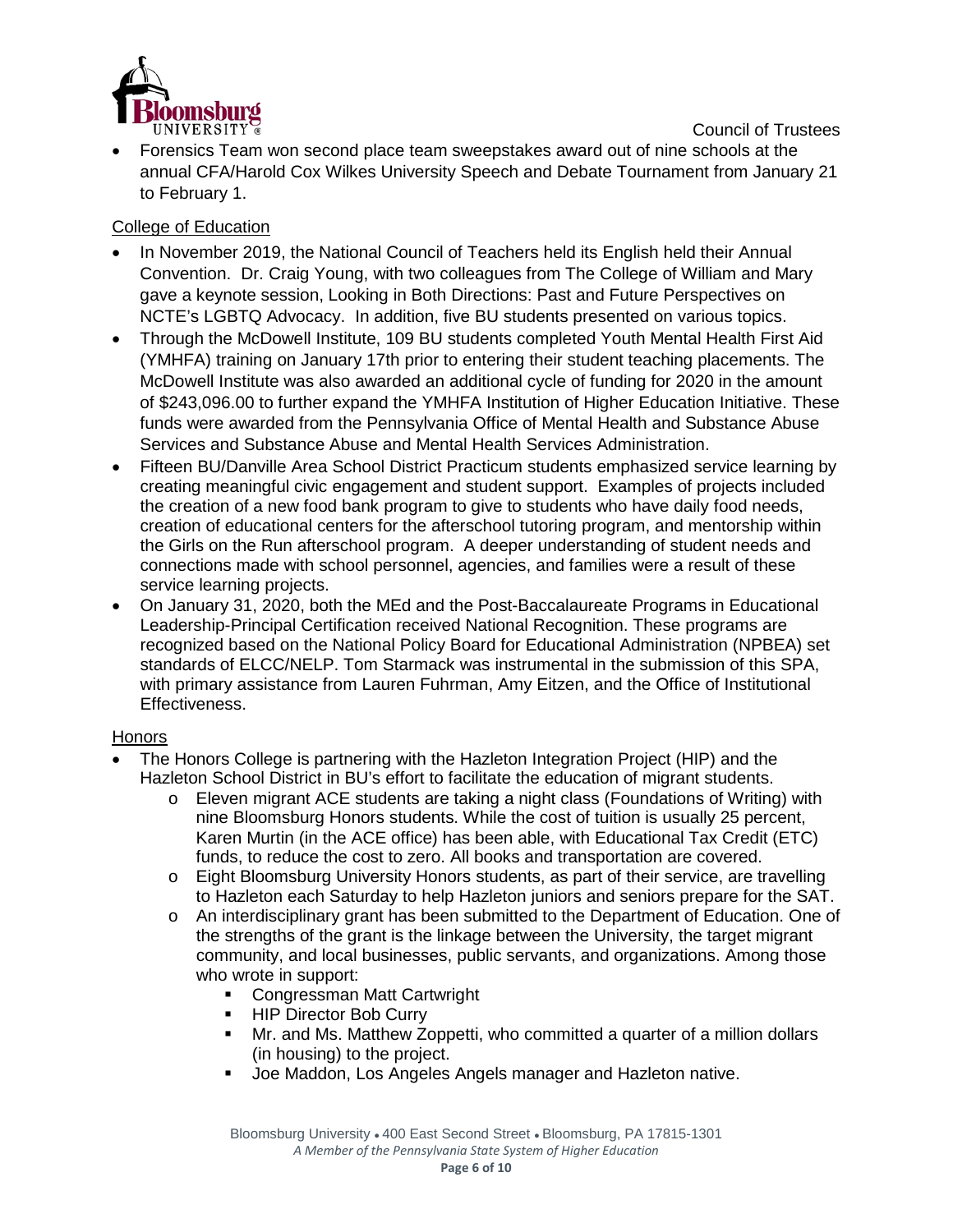

### **Administration & Finance**

• Dozens of employees from all areas of the campus community participated in an active shooter exercise on February 1, 2020. The day-long live exercise tested our police response to an active shooter on campus and the recovery of university operations following such an event. The University Emergency Operations Plan and Emergency Operations Center were activated and tested for the drill. Over 25 Bloomsburg University students participated as actors in the scenario. In addition to BUPD, students and staff, including the President's Cabinet, over 120 individuals from Columbia County EMA, Local and State Police, SWAT, US Dept. of Homeland Security, Geisinger EMA and GMC Danville, FEMA, and PEMA participated in the exercise.

# **University Advancement**

### Bloomsburg University Foundation:

- As of 12/31/19, BUF has received \$14,082,238 in New Gifts and Pledges compared to \$4,291,274 at this same point last year.
- Significant gifts received this academic year include:
	- o A \$10M gift in support of athletics from alumnus Steph Pettit '89. In recognition of Steph's generous gifts, we will name and dedicate the Pettit Athletic Complex at Homecoming on October 24<sup>th.</sup>
	- o A \$1.5M gift to establish the Diehl Center for Law School Preparation from alumnus Craig Diehl. Since establishing the Diehl Center, Bloomsburg University and the University of Pittsburgh School of Law have entered into an agreement that will allow qualified students to earn both an undergraduate degree and a law degree in six years, saving a full year of time and costs.
	- o A \$500,000 gift from Beth and Michael Boguski '85 to support Professional U (experiential learning opportunities) for students. In recognition of this gift, and continued support of the student experience, Bloomsburg University named the Dean's Suite in the Zeigler College of Business in their honor.
	- o As of 12/31/19, BUF has received \$908,122 in Annual, Immediate Use Giving compared to \$826,040 at this same point last year, and \$6,534,781 in Estate Intentions compared to \$3,412,232 at this same point last year.
- BUF engaged with Ologie to complete a study of donor perceptions and acceptance of the Henry Carver Fund. The purpose of the study is to evaluate donor perceptions of fund use and test and develop new messaging and donor segmentation to improve response rates and increase immediate use funds. Ologie will also evaluate potentially renaming and relaunching the Henry Carver Fund to align with study findings and BU's brand standards.

# Marketing & Communications:

Brand Implementation & Marketing Activities

- The brand work has been nominated for multiple industry awards both from BU and Ologie submissions.
- Web redesign as part of Phase II of brand implementation has begun we have identified the partner firm and contracting has commenced. We anticipate kicking off the project in March.

Media Coverage

• For the fall semester Merit, the tool that helps promote the successes of our students, generated more than 17.7 million positive social media impressions, recognizing more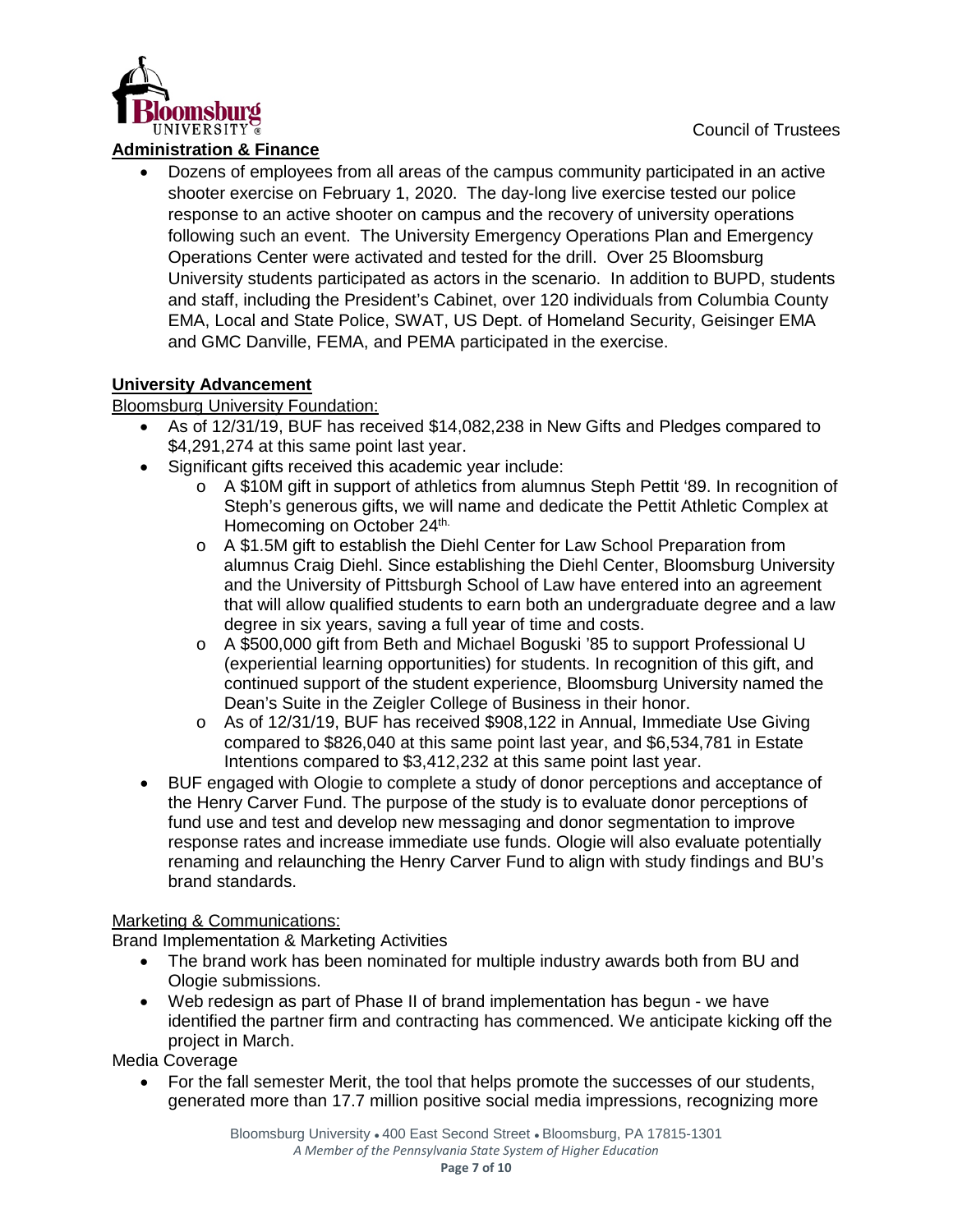

than 2,000 students, and reached a significant number of high schools, legislators, and hometown newspapers. Over the previous two completed academic years, we saw 974% growth in social media impressions, 186 % growth in number of high schools reached, 82% growth in elected officials reached, and the number of hometown newspapers reached grew 61%.

• BU received \$165,000 in earned media attention in the fall semester with the most significant positive results focused on the Allentown School District admission agreement, the Fraternity and Sorority Life update, and the Steph Pettit \$10 million gift.

### Alumni & Professional Engagement:

Diversity and Inclusion Expo

• On February 5 BU hosted the first ever Diversity and Inclusion Expo. Thirty-one employers seeking to diversify their workforce were on campus to speak with students who identify as LGBTQ, women, Veterans, African American, Latino, and other ethnically and culturally diverse underrepresented populations. Seventy students, including students from Kutztown University, engaged with employers such as PPL, Travelers, Vanguard, Eurofins, Hershey Entertainment and Resorts, and the U.S. Department of State.

Co-curricular experiences

- 94% of first-time fall freshmen completed the Focus 2 compared to 91% of first-time fall freshmen last year. Focus 2 is a career and personal assessment tool connecting student interests and skills to majors and career paths.
- 6,604 students engaged in Professional U curricular and co-curricular experiences in the Fall semester compared to 5,944 students in the Fall semester last year.

Increase Annual Gifts and Pledges/Increase Henry Carver Fund

• Members of the BU Alumni Association Board of Directors donated a \$2,000 challenge in support of the Giving Tuesday in November. The Alumni Board challenge resulted in 103 gifts and 17 new donors.

# **Enrollment Management**

- On January 22, 2020, the University of Pittsburgh School of Law hosted a Bloomsburg University delegation for a signing ceremony to mark the official 3+3 agreement between the two schools which will allow qualified students the opportunity to earn an undergraduate degree and law degree in six years.
- Bloomsburg University and Shikellamy School District entered into a Guaranteed Admission Agreement to facilitate the enrollment of Shikellamy graduates at Bloomsburg University.
- BU's Winter Session enrolled, 2019-2020, enrolled 1,121 students, with close to 90% of the students being undergraduates. A total of 72 course sections were offered, with 69 sections being delivered in an online format. The net revenue achieved for winter session was slightly over \$1 million.
- Bloomsburg University and Sussex County Community College in New Jersey have signed a Guaranteed Admissions Agreement whereby students who complete the requirements for any Associate of Applied Science, Associate of Science, or Associate of Arts Degree at Sussex will be guaranteed admission and full junior standing at Bloomsburg to the Bachelor of Applied Science Degree program in Technical Leadership.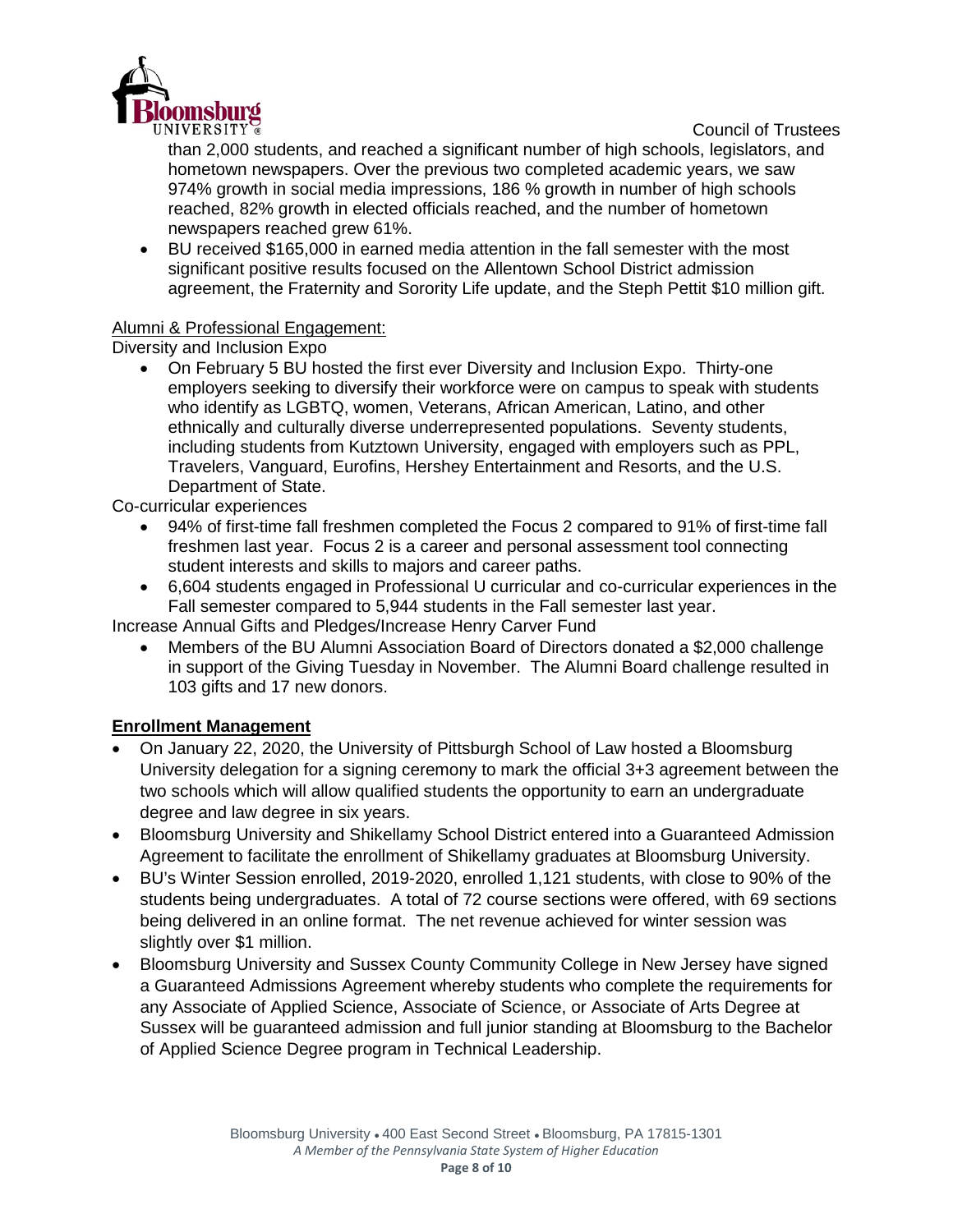

- A Financial Aid Night was co-hosted by the Financial Aid and Admissions teams as an opportunity to yield additional students for the Class of 2020. Over 50 high school seniors and their supporters attended the first program.
- Despite a diminishing first-year admissions funnel based on declining high school graduates, the recruitment team remains optimistic with a yield on first-year offers of admission that is tracking at a five-year high. The yield rate on transfer students is also at a five-year high.
- Our targeted increase in graduate enrollment will be assisted this year with the launch of an online MBA program, and the expanded marketing outreach for the Master of Science in Information Technology program, another online program.
- A local planning committee, led by Dr. Shavonne Shorter, is analyzing the results of the initial Jump Start program from 2019. The committee is developing the planned delivery of this year's Jump Start program for first-year students.
- Institutional data demonstrated that students on academic probation in both the Colleges of Liberal Arts and Zeigler College of Business were retained at higher levels in comparison to the other colleges, through the intervention services provided as a pilot program that assigned a Student Success Specialist to support students in those colleges. Based on the success of this pilot program, three full-time Student Success Specialists have now been hired to support each college, and specifically the undeclared student population.
- As a strategy to increase retention, a Pathways to Success course was created for reinstated students. Thirty-six students were originally enrolled in the course in the fall; of those 36, 22 students remain enrolled for spring semester, or a retention rate of 61%.

# **External & Government Relations**

- Mass Communications students are making websites this spring semester for local organizations, non-profits, churches, and small businesses. The project is a win-win that provides clients with a new website or updates to an existing website free of charge while giving our students a valuable learning opportunity. Any business or organization interested in this opportunity can contact faculty member Dennis Frohlich at dfrohlic@bloomu.edu or at 701-541-3608 by Friday, March 6.
- Bloomsburg University (BU), Penn College of Technology (PCT), and SEKISUI SPI have partnered together on a living and learning internship experience to take place in Summer 2020. Students from both BU and PCT will be interviewed for nine internship slots at SEKISUI SPI with learning experiences in sales, marketing, people and culture, IT, R&D, production, and more. Chosen applicants will live, work, and innovate together throughout the summer in a collaborative collision space of students from both institutions.
- Since launching last year, over 300 community members have signed up to receive "On the Hill", BU's community newsletter that compiles all public events happening on campus in a single, monthly email. Signing up is now even easier and can be done anytime online by visiting bloomu.edu/on-the-hill.

# **Student Affairs**

### Greek Affairs:

Complete overhaul from Greek Affairs to Fraternity and Sorority Life - Communication and practical exercising of new community standards have begun.

### Student Affairs Division review: